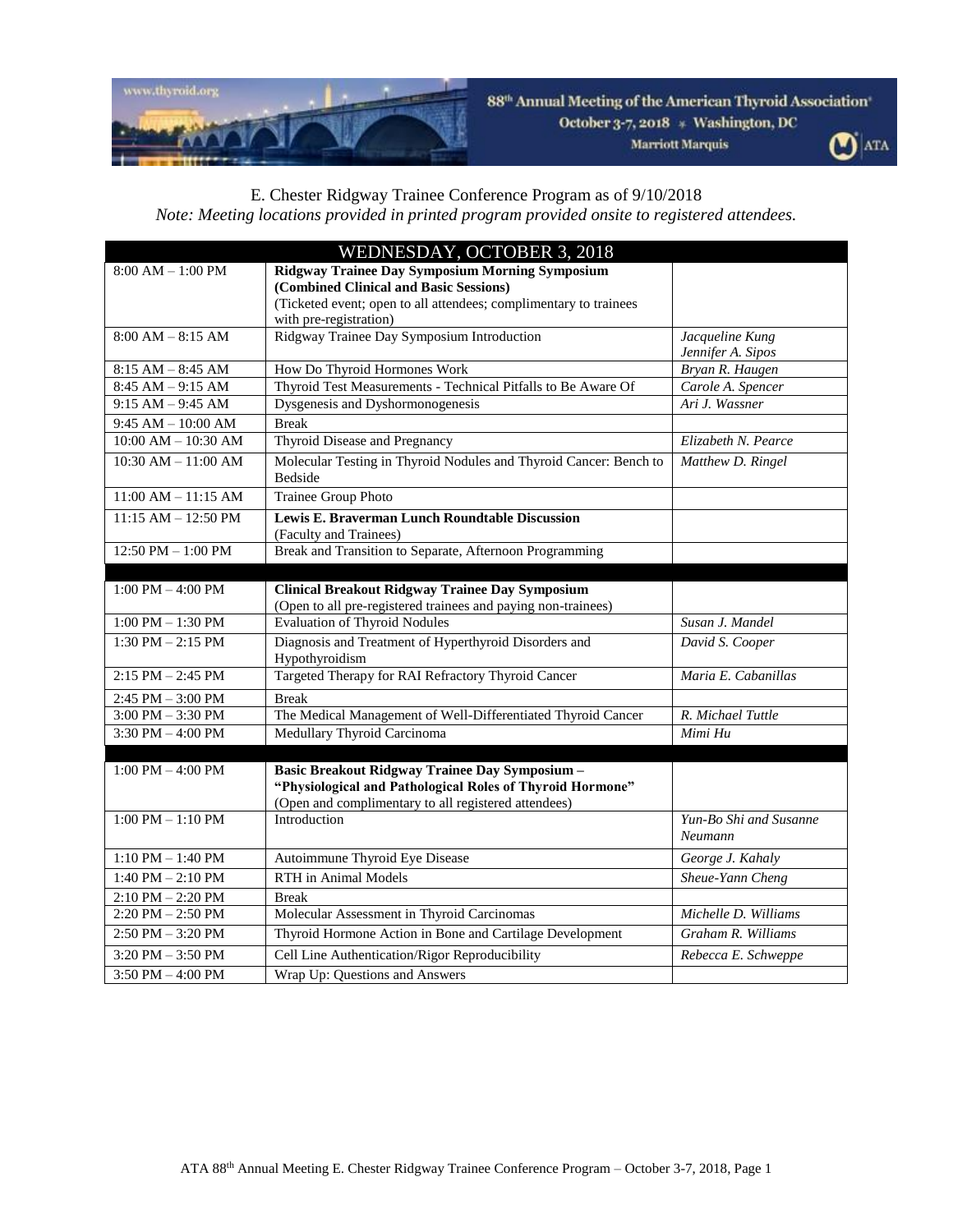| E. Chester Ridgway Trainee Conference Program |                                                                                                                                                                                                                                                       |                                                              |  |  |
|-----------------------------------------------|-------------------------------------------------------------------------------------------------------------------------------------------------------------------------------------------------------------------------------------------------------|--------------------------------------------------------------|--|--|
| THURSDAY, OCTOBER 4, 2018                     |                                                                                                                                                                                                                                                       |                                                              |  |  |
| $7:00 AM - 8:00AM$                            | <b>ATA Women in Thyroidology Program and Business Meeting:</b><br><b>Transitions - Making Critical Work and Life Decisions</b><br>(Ticketed event; Open to all with ticket)<br>Moderator and Chair: Whitney S. Goldner                                | Aime T. Franco<br>Spyridoula Maraka<br>Elizabeth N. Pearce   |  |  |
| $8:50 AM - 11:45 AM$                          | <b>Surgical Considerations in Management of Thyroid Surgery</b><br>(Open to all trainees)                                                                                                                                                             |                                                              |  |  |
| $8:50$ AM $-8:55$ AM                          | Introduction and Moderator                                                                                                                                                                                                                            | Elizabeth G. Grubbs                                          |  |  |
| $8:55$ AM $-9:10$ AM                          | The Use of Molecular Markers in Surgical Decision Making                                                                                                                                                                                              | <b>Kepal Patel</b>                                           |  |  |
| $9:10 AM - 9:25 AM$                           | Lobectomy vs. Total Thyroidectomy for Low Risk Papillary Thyroid<br>Cancer: What Surgeons Need to Consider                                                                                                                                            | Kevin Brumund                                                |  |  |
| $9:25 AM - 9:40 AM$                           | Pre-Operative, Intraoperative and Post-operative Considerations of<br>the Recurrent Laryngeal Nerve                                                                                                                                                   | Marilene B. Wang                                             |  |  |
| $9:40$ AM $-9:55$ AM                          | Pre-Operative, Intraoperative and Post-operative Considerations of<br>the Parathyroid Glands                                                                                                                                                          | Michael C. Singer                                            |  |  |
| $9:55 AM - 10:10 AM$                          | Considerations of Neck Dissection in Thyroid Cancer                                                                                                                                                                                                   | Lilah F. Morris-Wiseman                                      |  |  |
| $10:10$ AM $- 10:25$ AM                       | Reoperation for Thyroid Cancer and Triggers for Reoperation in<br><b>Thyroid Cancer</b>                                                                                                                                                               | Carmen Solorzano                                             |  |  |
| $10:25$ AM $- 10:45$ AM                       | Surgical Management of Graves' Disease: Pre-Op Preparations and<br>Perioperative Considerations                                                                                                                                                       | Geoffrey David Young                                         |  |  |
| $10:45$ AM $- 11:45$ AM                       | <b>Surgical Case Discussions Panel</b><br>Moderator: Elizabeth G. Grubbs                                                                                                                                                                              | Lisa A. Orloff<br><b>Russell Smith</b><br><b>Kepal Patel</b> |  |  |
| $12:00$ PM $- 1:00$ PM                        | <b>Basic and Clinical Ridgway Trainees Lunch Session - Grant</b><br>Writing<br>(Open to all trainees; Lunch ticket required for meal)<br>Moderator: Aime T. Franco                                                                                    | Aime T. Franco<br>Ari J. Wassner                             |  |  |
| $1:45$ PM $- 3:05$ PM                         | <b>Introductory Ridgway Trainees Thyroid Ultrasound Course</b><br>(Open to all trainees)<br>Moderators: Tracy S. Tylee and Alex Tessnow<br>Introduction to Thyroid Ultrasound Lecture<br>Preceptors: Steven P. Weitzman, Sara Ahmadi, Brittany Bohinc | Stephanie A. Fish                                            |  |  |
|                                               | Henderson, Tracy S. Tylee, Carolyn Maxwell and Mayumi Endo                                                                                                                                                                                            |                                                              |  |  |
| $3:05$ PM $-4:35$ PM                          | Case Discussions - Thyroid Function (Open to all trainees)<br>Moderators: Steven P. Weitzman and Sara Ahmadi                                                                                                                                          | Peter A. Singer<br>Leonard Wartofsky                         |  |  |